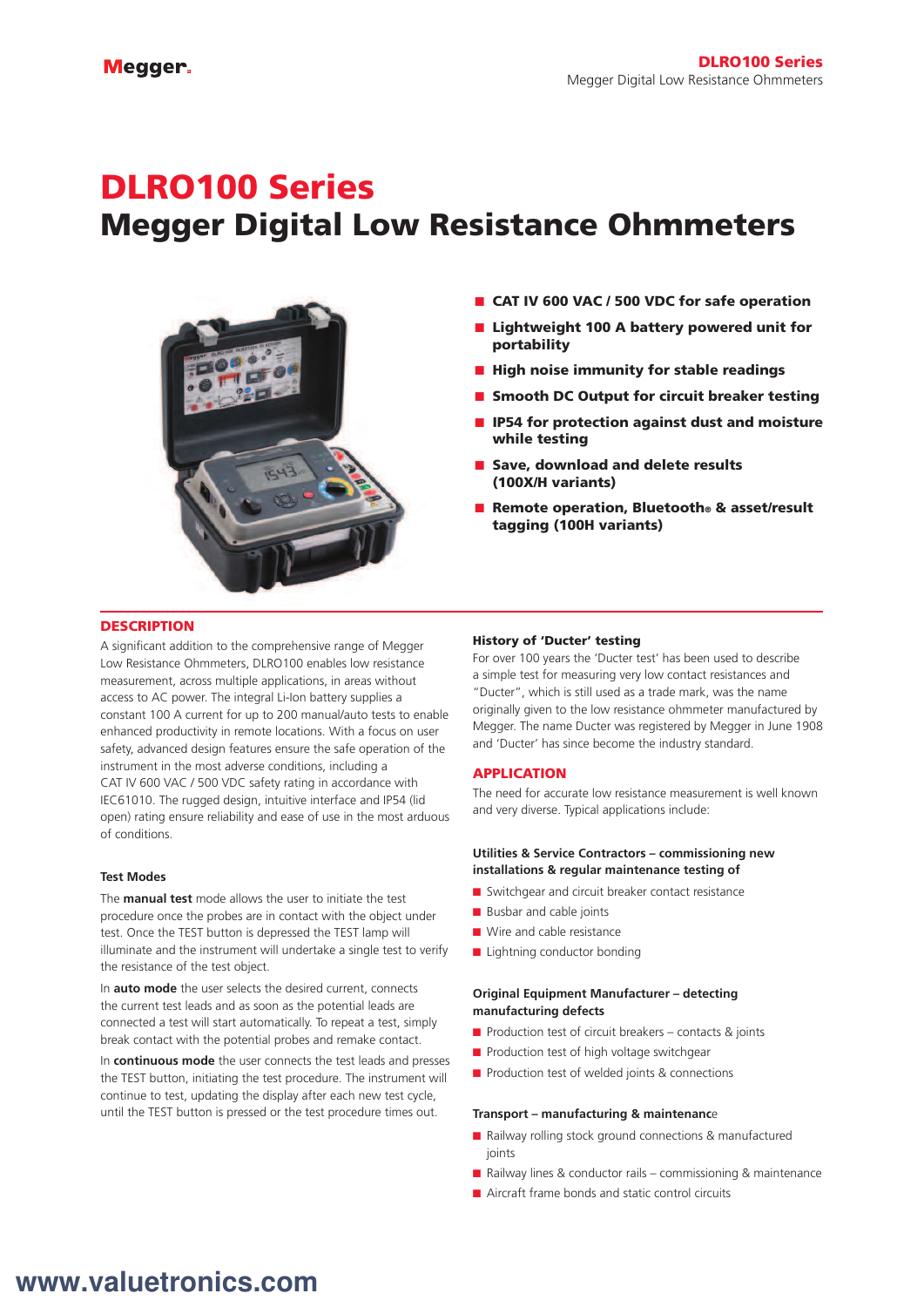#### MARKET SEGMENTS

Versatility is a key feature is the DLRO100 and makes it suitable for the following market segments:

#### **Power Utilities**

- Power stations
- Distribution (cable)
- HV substations and switchyards
- Wind turbines
- Solar

#### **Service Companies**

- Electrical power utilities
- Commercial (3 phase)
- Industrial (up to 11 kV)
- Wind turbines
- Solar

#### **OEMs**

- Power equipment
- Automotive

#### **Plants**

- Chemical
- Refineries
- Miscellaneous

#### **Transportation**

- Airplane maintenance
- Airport maintenance
- Port
- Ship

#### SPECIFICATIONS

| <b>Measurement range</b>                   | $0.1 \mu\Omega$ - 1.999 $\Omega$                                                         |
|--------------------------------------------|------------------------------------------------------------------------------------------|
| <b>Resolution</b>                          | $0.1 \mu\Omega$                                                                          |
| <b>Noise rejection</b>                     | Differential $100 \text{ mV}$ @ 50-60<br>Hz on Test Leads                                |
| <b>DC</b> output                           | Smooth DC                                                                                |
| <b>IP rating</b>                           | IP54 Lid open / IP65 Lid closed                                                          |
| <b>Operating temperature</b><br>range      | -20 $^{\circ}$ C up to 50 $^{\circ}$ C                                                   |
| Storage temperature range -30°C up to 70°C |                                                                                          |
| Humidity                                   | <85% R.H. non-condensing                                                                 |
| <b>Battery life</b>                        | 200 single 100 A tests or up<br>to 2x 10 minutes continuous<br>100 A output              |
| <b>Battery type</b>                        | User replaceable Li-ion battery<br>pack                                                  |
| <b>Battery charge time</b>                 | Full charge in 2.5 Hrs from dead                                                         |
| <b>Maximum output voltage</b>              | 2 V (battery), $3$ V (AC)                                                                |
| <b>EMC</b>                                 | IEC61326-1                                                                               |
| Safety                                     | <b>IEC61010</b><br>CAT IV 600 VAC / 500 VDC<br>up to 2000 m<br>CAT IV 300 V up to 4000 m |
| <b>Dimensions</b>                          | 400 x 300 x 200 mm                                                                       |
| Weight                                     | 7.0 kg (AC Only)<br>7.9 kg (with Battery)                                                |

#### Accuracy

| Current     | <b>Resistance</b>                  | <b>Accuracy</b>                         |
|-------------|------------------------------------|-----------------------------------------|
| Setting #   | Range                              |                                         |
| 50 - 110 A  | $0 - 100.00$ m $\Omega$            | Typical $\pm$ (0.2% + 0.2 $\mu\Omega$ ) |
|             |                                    | Max. $\pm (0.2\% + 0.8 \,\mu\Omega)^*$  |
| $11 - 49$ A | $10 \mu\Omega$ - 100.00 m $\Omega$ | Typical $\pm (0.2\% + 0.5 \,\mu\Omega)$ |
|             |                                    | Max. $\pm$ (0.2% + 2.0 $\mu\Omega$ )*   |
| 10A         | $10 \mu\Omega$ - 1000.0 m $\Omega$ | Typical ± (0.2% + 1.0 μΩ)               |
|             |                                    | Max. $\pm (0.2\% + 2.5 \,\mu\Omega)^*$  |

# Actual test current may be limited by maximum output voltage  $* k = \pm 4\sigma$ 

Operational uncertanity, 85% RH, -20°C to +50°C

| <b>Current setting#</b> | <b>Resistance range</b>             | $+$                             |
|-------------------------|-------------------------------------|---------------------------------|
| $50 - 110A$             | $0 - 100.00 \text{ m}\Omega$        | $\pm (0.0\% + 0.0 \,\mu\Omega)$ |
| $11 - 49$ A             | $10 \mu\Omega$ - $100.00 \mu\Omega$ | $\pm (0.0\% + 1.0 \,\mu\Omega)$ |
| 10A                     | $10 \Omega - 1000.0 \text{ mA}$     | $\pm (0.1\% + 2.0 \,\mu\Omega)$ |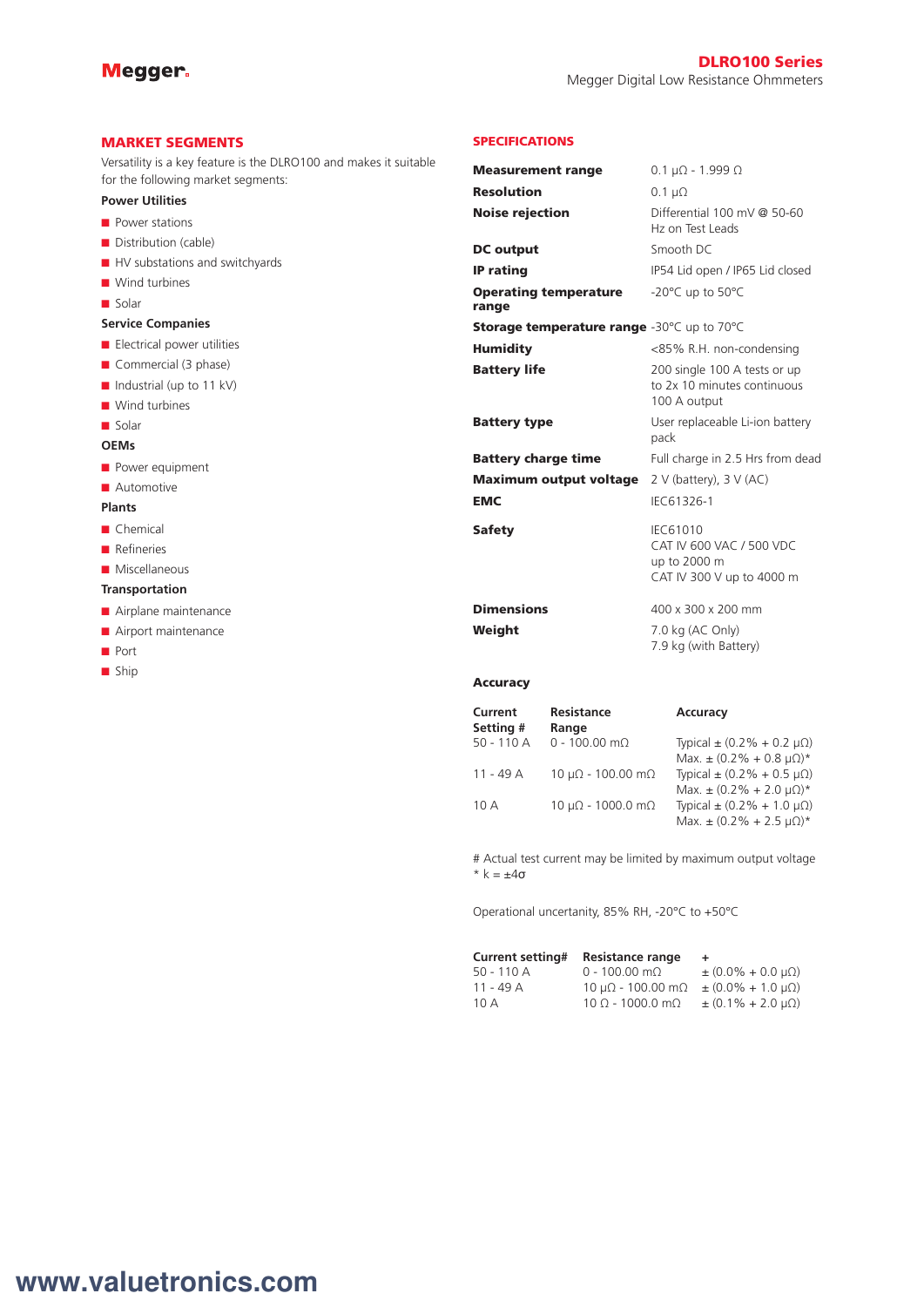### FEATURES AND BENEFITS

|                                                                                    | <b>DLRO100</b> |           |    |           |                                                                                                                                                                                                                                 |           |                                                                                                                                                                                                                                                                                 |
|------------------------------------------------------------------------------------|----------------|-----------|----|-----------|---------------------------------------------------------------------------------------------------------------------------------------------------------------------------------------------------------------------------------|-----------|---------------------------------------------------------------------------------------------------------------------------------------------------------------------------------------------------------------------------------------------------------------------------------|
| <b>Features</b>                                                                    | Е              | <b>EB</b> | X  | <b>XB</b> | н                                                                                                                                                                                                                               | <b>HB</b> | <b>Benefits</b>                                                                                                                                                                                                                                                                 |
| CAT IV 600 VAC /<br>500 VDC<br>up to 2000 m<br><b>CAT IV 300 V</b><br>up to 4000 m |                |           |    |           |                                                                                                                                                                                                                                 |           | On all test terminals for safe operation                                                                                                                                                                                                                                        |
| Lightweight 100 A<br>battery powered unit                                          |                |           |    |           |                                                                                                                                                                                                                                 |           | Easily portable $-7.9$ Kg (17 lbs) with battery                                                                                                                                                                                                                                 |
| Line-powered only                                                                  |                |           | ▅  |           |                                                                                                                                                                                                                                 |           | Line-powered only units for manufacturing and production applications<br>where AC is always available. Weight 7.0 Kg (15.5 lbs)                                                                                                                                                 |
| High noise immunity                                                                | П              |           | ш  |           | ш                                                                                                                                                                                                                               |           | For stable readings in noisy environments                                                                                                                                                                                                                                       |
| Smooth DC Output                                                                   | ▅              |           | ×. |           | ×                                                                                                                                                                                                                               | ٠         | Circuit breaker testing                                                                                                                                                                                                                                                         |
| IP54 Lid open<br>IP65 Lid closed                                                   |                |           |    |           |                                                                                                                                                                                                                                 |           | For protection against ingress during operation (lid open) and storage<br>(lid closed)                                                                                                                                                                                          |
| Li-ion battery                                                                     |                |           |    |           |                                                                                                                                                                                                                                 |           | Always ready to test with a Li-ion fast charge battery - 2.5 hours<br>charge time from fully discharged<br>Works from an AC supply if the battery is fully discharged<br>Battery capacity - 200 single tests or up to 2x 10 minutes continuous<br>100 A output for extended use |
| 100A Manual,<br>Auto and<br>Continuous test                                        |                |           |    |           |                                                                                                                                                                                                                                 |           | Quick selection of test modes for different applications with 4 terminal<br>measurement for flexibility                                                                                                                                                                         |
| Custom test                                                                        | ш              |           |    |           | ×                                                                                                                                                                                                                               |           | Adjustable current 10 - 110 A, ramp rates configurable from 0.5s up to<br>30s and configurable test duration for flexibility                                                                                                                                                    |
| Range and test mode<br>rotary switches                                             |                |           |    |           | H                                                                                                                                                                                                                               | ٠         | Quick and easy selection of current ranges and test modes                                                                                                                                                                                                                       |
| Ultra tough outer<br>case construction                                             |                |           |    |           |                                                                                                                                                                                                                                 |           | Designed for use in demanding environments with a flame retardant<br>UL94 V0 inner case for safety                                                                                                                                                                              |
| Dual Ground™                                                                       |                |           |    |           |                                                                                                                                                                                                                                 |           | Using the optional DC clamp enables circuit breaker testing with ground<br>protection in place for safety                                                                                                                                                                       |
| Large, clear LCD                                                                   | ш              | ш         | п  | ш         | $\mathbf{r}$                                                                                                                                                                                                                    | a a       | Ideal for all light conditions, with backlight                                                                                                                                                                                                                                  |
| Internal memory<br>storage with USB<br>download capability                         |                |           | П  |           | e en la provincia del control del control del control del control del control del control del control del cont<br>En la control del control del control del control del control del control del control del control del control |           | For effective results management, up to 220 time and date<br>stamped records                                                                                                                                                                                                    |
| Remote control                                                                     |                |           |    |           |                                                                                                                                                                                                                                 |           | Control the instrument remotely over USB via a PC or laptop for<br>added safety                                                                                                                                                                                                 |
| Asset tagging                                                                      |                |           |    |           | u.                                                                                                                                                                                                                              |           | Running a PowerDB app on Windows tablet or smart phone to populate<br>unique asset IDs for efficient asset management                                                                                                                                                           |
| <b>Bluetooth®</b>                                                                  |                |           |    |           | L.                                                                                                                                                                                                                              |           | For effective wireless communication. For download and asset tagging                                                                                                                                                                                                            |

\* with optional Clamp

All models. Two year warranty - second year conditional on free product registration.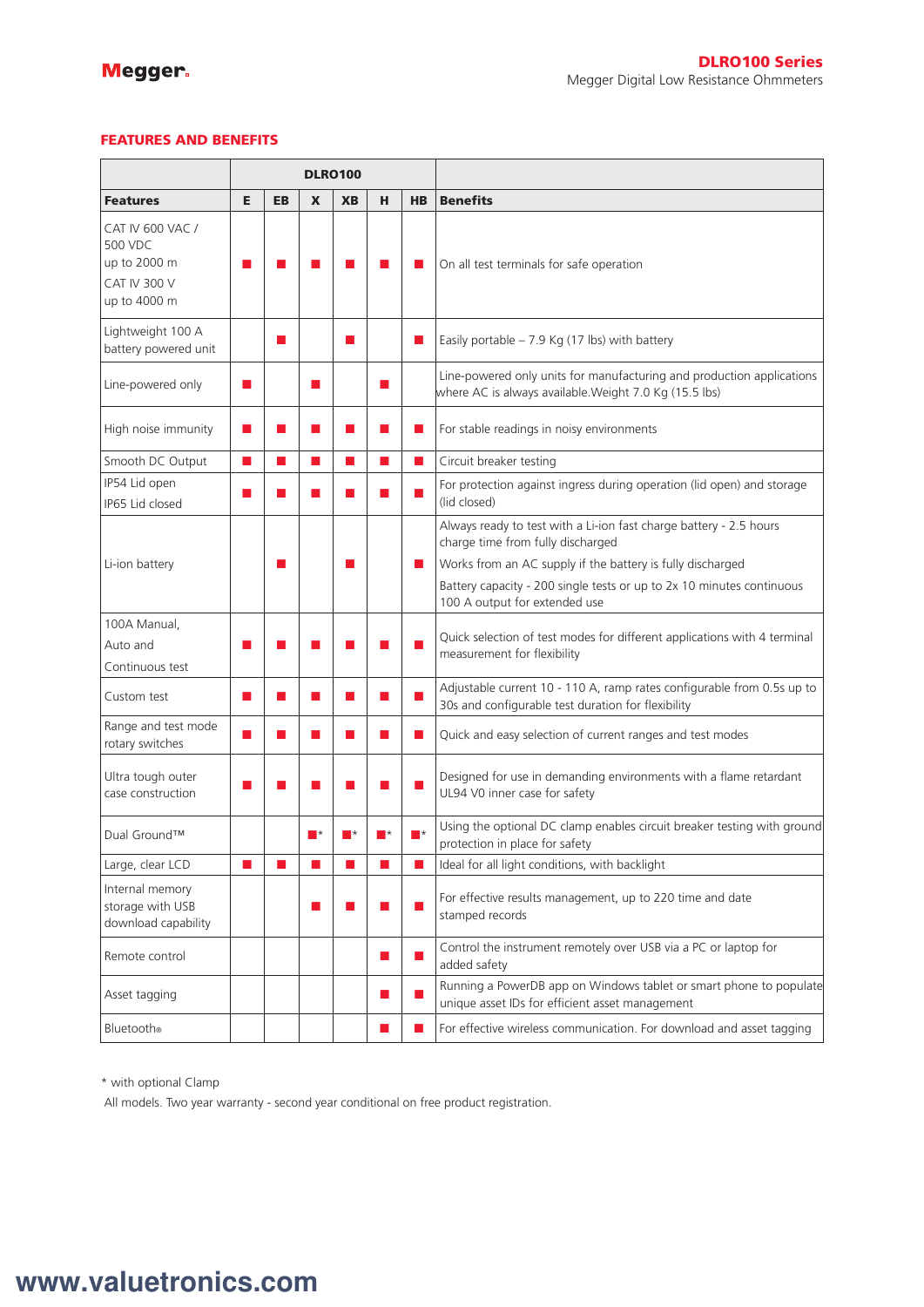## Megger.





**A new terminal adapter has been designed to enable the use of users own test leads.**



**A user replaceable high power lightweight Li-ion battery provides, from a single charge, 200 Manual/Auto 100 A tests or up to two 10 minutes continuous 100 A tests and takes 2.5 hours to charge when fully discharged.**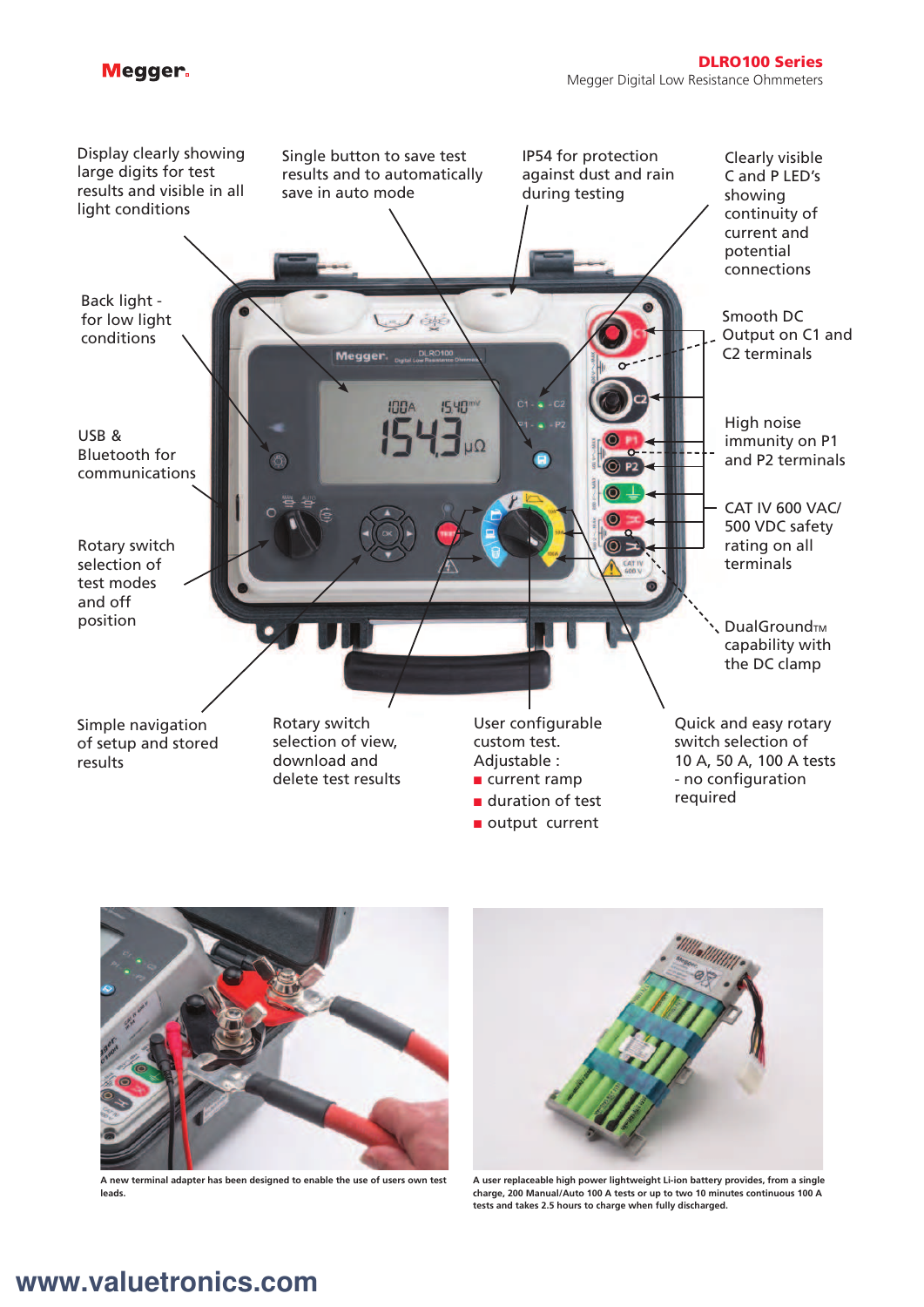## Megger.



**Robust, high-current CATIV leads for Kelvin configurations; current clamps for measurement on circuit breakers**



**A new tough adjustable clamp has been designed to ensure flexibility in many applications and provides a good connection with the test piece**





**DLRO100 testing circuit breaker**



**DLRO100H testing rack-mounted, 3-phase circuit breakers**

**Optional CATIV 600 V Kelvin clips: two wire lead set (red/black) available in 5m, 10m or 15m lengths**